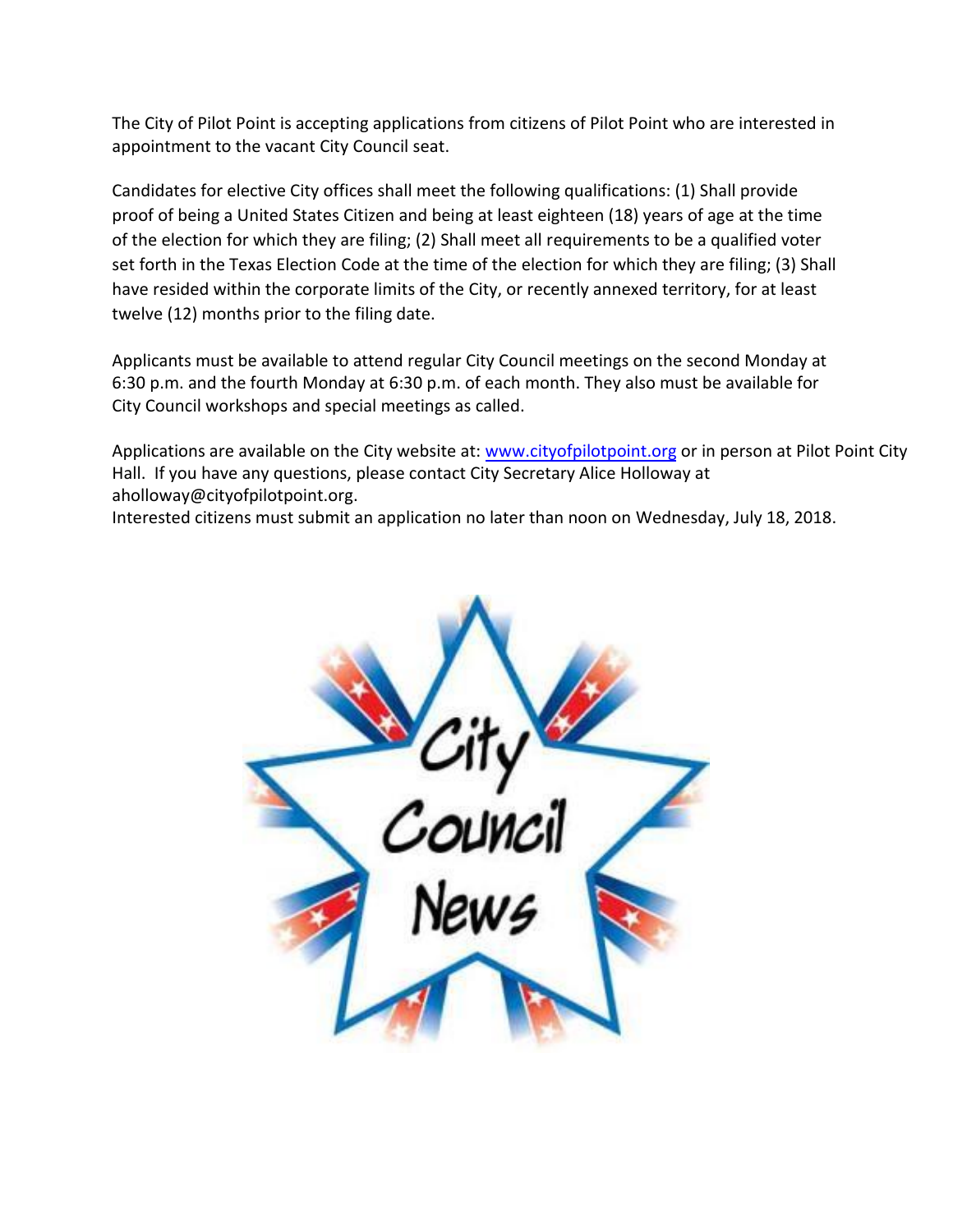## **CITY OF PILOT POINT**

### **APPLICATION FOR COUNCIL APPOINTMENT** TO THE CITY COUNCIL

#### **GENERAL INFORMATION**

The "City Council" or "Council" shall be composed of a Mayor and six (6) "Councilmembers" elected under the Place System, with there being Places 1, 2, 3, 4, 5, and 6. The Mayor and each of the six (6) Councilmembers shall be elected at-large, and unless removed sooner under the provisions of this Charter, shall serve for a term of three (3) years and until their successors have been elected and qualified. All of the City Council holding office at the time of passage of this Charter shall continue to hold their respective office until the respective term for which they were elected expires.

Sec. 3.03 Qualifications

(A) Candidates for elective City offices shall file for office in accordance with the Texas Election Code.

(B) Candidates for elective City offices shall meet the following qualifications:

Shall provide proof of being a United States Citizen and being at least eighteen (18) years of  $(1)$ age at the time of the election for which they are filing;

(2) Shall meet all requirements to be a qualified voter set forth in the Texas Election Code at the time of the election for which they are filing;

(3) Shall have resided within the corporate limits of the City, or recently annexed territory, for at least twelve (12) months prior to the filing date;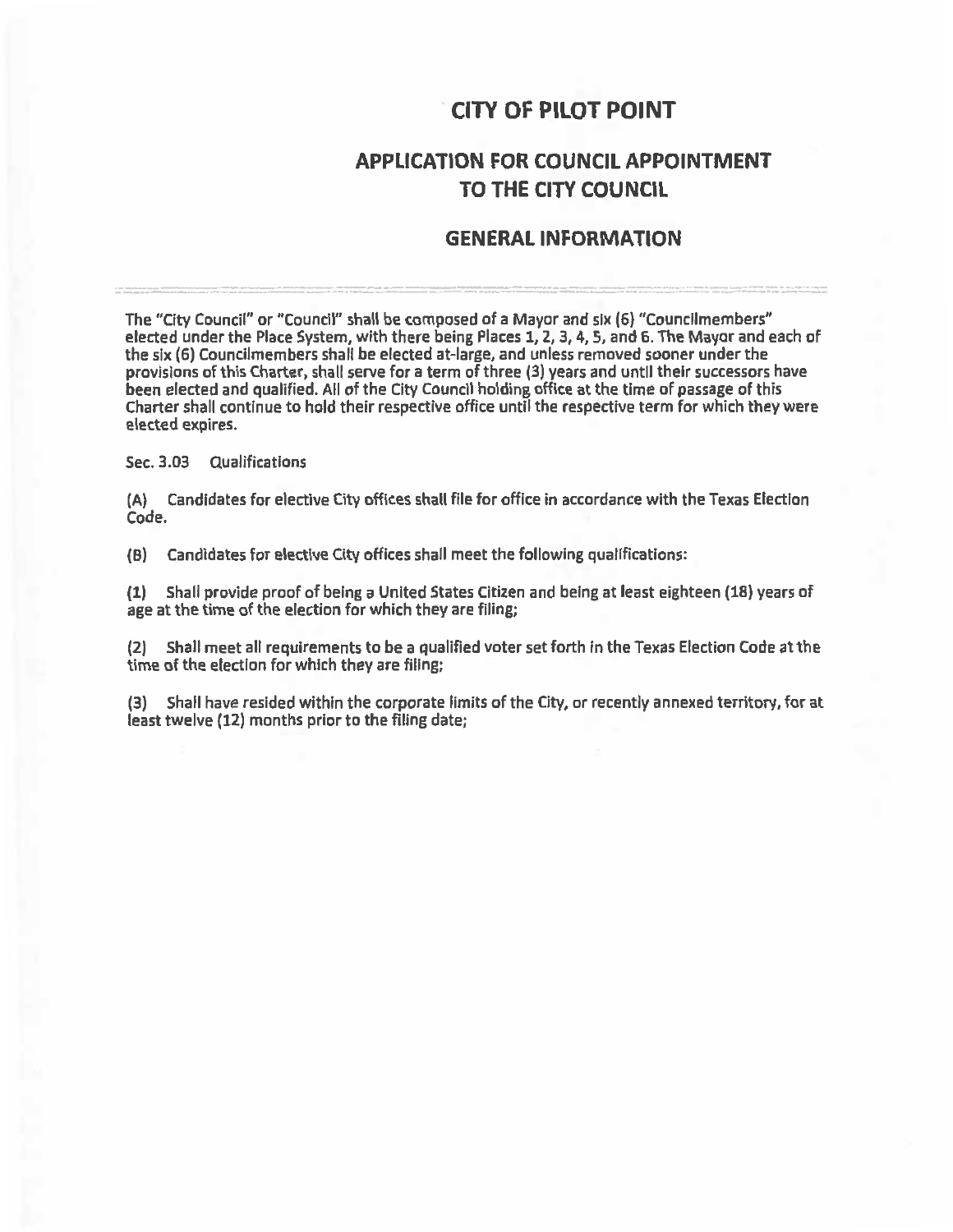# **CITY OF PILOT POINT**

## **APPLICATION FOR COUNCIL APPOINTMENT TO THE CITY COUNCIL**

#### **RETURN TO:**

**City Secretary City of Pilot Point 1D2 East Main St. Pilot Point, Tx 76258** 

This application is to fill a vacancy on the Pilot Point City Council for a term to expire in May 2019. This **application Is a public document It may be reviewed by any member of the public upon request. Only Pilot Point registered voters who have submitted a complete application by the deadline** will **be considered for a** ointment.<br>A BDLICANT INCORNATION

| <b>ADDRESS</b>                                                   |                         |                        | ZIP |
|------------------------------------------------------------------|-------------------------|------------------------|-----|
| HOME (<br><b>PHONE</b>                                           | <b>BUSINESS</b>         |                        |     |
| <b>E-MAIL ADDRESS</b>                                            |                         |                        |     |
| <b>NUMBER OF YEARS Pilot Point RESIDENT</b>                      | <b>REGISTERED VOTER</b> | $YES$ $\Box$ No $\Box$ |     |
| <b>CANDIDATE STATEMENT OF QUALIFICATIONS (200 words or less)</b> |                         |                        |     |
|                                                                  |                         |                        |     |
|                                                                  |                         |                        |     |
|                                                                  |                         |                        |     |
|                                                                  |                         |                        |     |
|                                                                  |                         |                        |     |
|                                                                  |                         |                        |     |
|                                                                  |                         |                        |     |
|                                                                  |                         |                        |     |
|                                                                  |                         |                        |     |
|                                                                  |                         |                        |     |
|                                                                  |                         |                        |     |
|                                                                  |                         |                        |     |
|                                                                  |                         |                        |     |
|                                                                  |                         |                        |     |
|                                                                  |                         |                        |     |
|                                                                  |                         |                        |     |
|                                                                  |                         |                        |     |

**Office of the City Secretary 102 East Main Street, Pilot Point, TX (940) 324-S025 aholloway@cltyafpUotpnlnt.11rg**

**Page 1 of 4**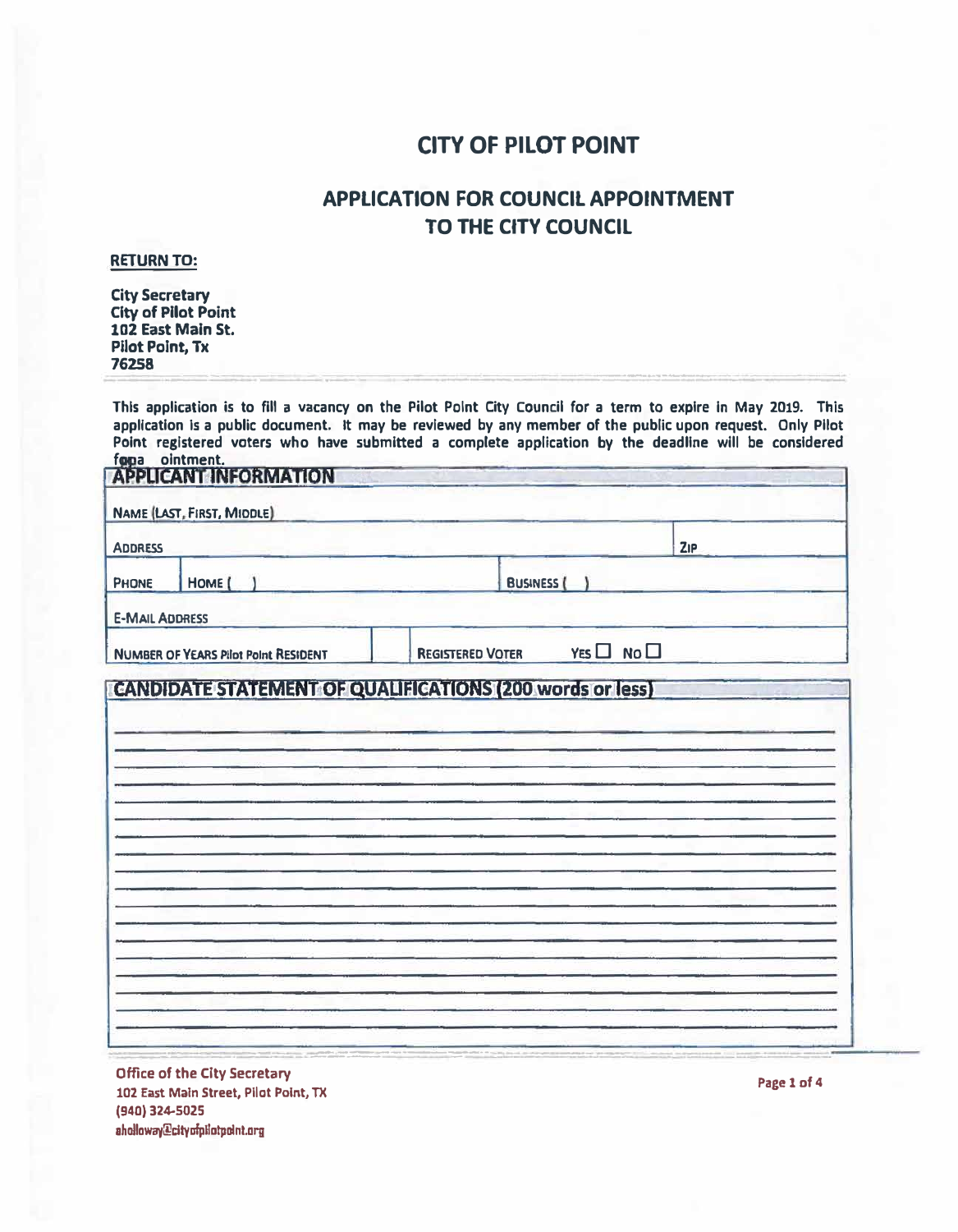| PERSONAL INFORMATION                                                                                           |
|----------------------------------------------------------------------------------------------------------------|
| Please state the reasons you are interested in serving on the City Council. __________________________________ |
|                                                                                                                |
|                                                                                                                |
|                                                                                                                |
|                                                                                                                |
| What is your vision for Pilot Point?                                                                           |
|                                                                                                                |
|                                                                                                                |
|                                                                                                                |
|                                                                                                                |
|                                                                                                                |
|                                                                                                                |
|                                                                                                                |
| Have you had previous public service experience on a commission or public body? If so, indicate the public     |
|                                                                                                                |
|                                                                                                                |
|                                                                                                                |
|                                                                                                                |
| What additional information would you like us to know to better assess your suitability to serve on the City   |
|                                                                                                                |
|                                                                                                                |
|                                                                                                                |
|                                                                                                                |

Page 2 of 4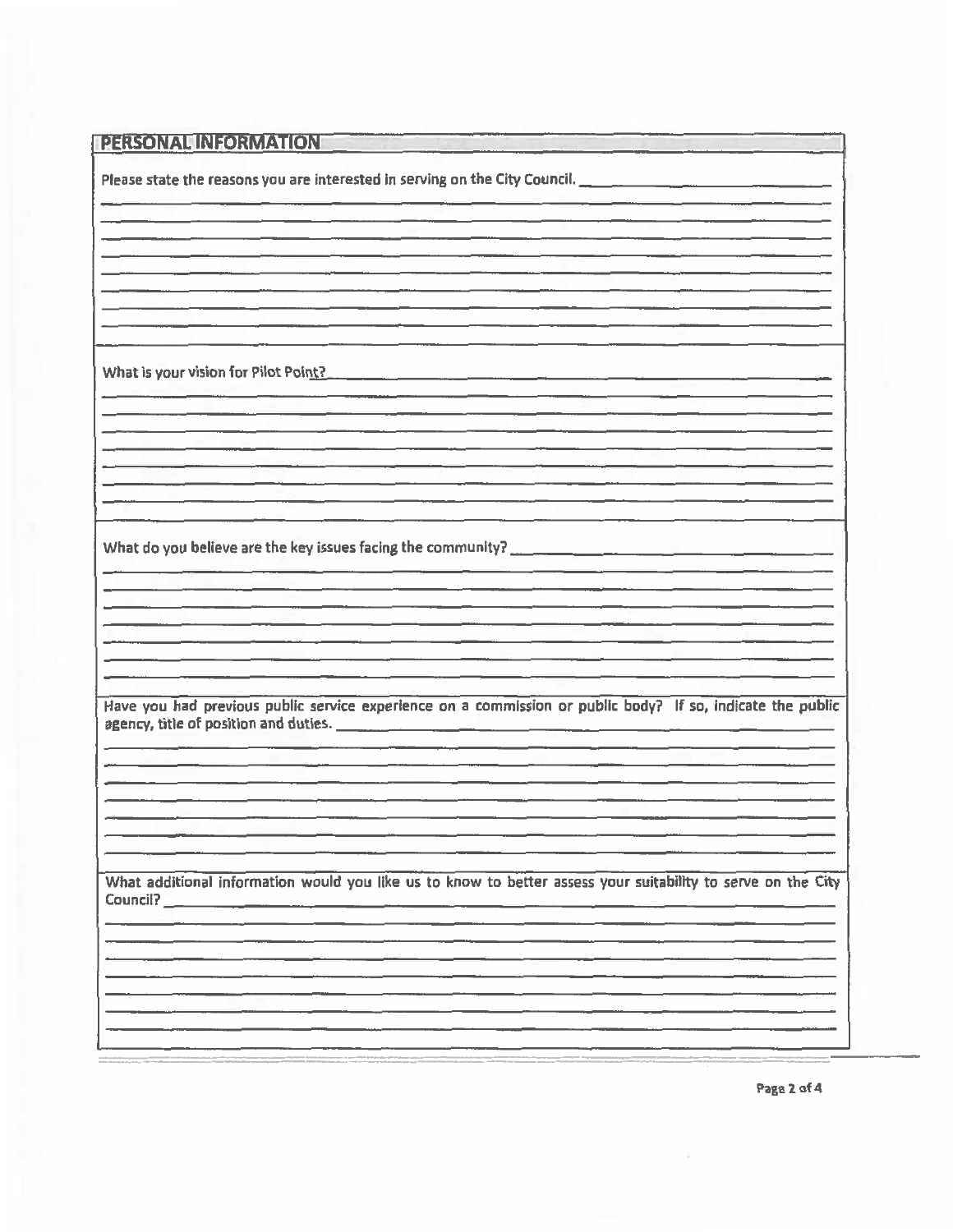| College/University/Trade School or Special Training<br>Certificates of Training, Licenses, or Professional Registration (include date issued and registration number if<br><u> 1989 - Jan James San San James James James James James James James James James James James James James James</u><br>Describe any job related skills, knowledge or special training you may possess.<br><b>EMPLOYMENT HISTORY/WORK EXPERIENCE</b><br>Address: _______<br>www.ge.com/second-com/2002/07/07/07<br><b>Street</b><br>Exact Title of Position: 100 million and the Capital Community of Community Community Community Community Community Community Community Community Community Community Community Community Community Community Community Commun | Course of Study/Major<br>City | State <b>Zip Code</b> | <b>Types of Degree or Certificate</b>         |
|-----------------------------------------------------------------------------------------------------------------------------------------------------------------------------------------------------------------------------------------------------------------------------------------------------------------------------------------------------------------------------------------------------------------------------------------------------------------------------------------------------------------------------------------------------------------------------------------------------------------------------------------------------------------------------------------------------------------------------------------------|-------------------------------|-----------------------|-----------------------------------------------|
|                                                                                                                                                                                                                                                                                                                                                                                                                                                                                                                                                                                                                                                                                                                                               |                               |                       |                                               |
|                                                                                                                                                                                                                                                                                                                                                                                                                                                                                                                                                                                                                                                                                                                                               |                               |                       |                                               |
|                                                                                                                                                                                                                                                                                                                                                                                                                                                                                                                                                                                                                                                                                                                                               |                               |                       |                                               |
|                                                                                                                                                                                                                                                                                                                                                                                                                                                                                                                                                                                                                                                                                                                                               |                               |                       |                                               |
|                                                                                                                                                                                                                                                                                                                                                                                                                                                                                                                                                                                                                                                                                                                                               |                               |                       |                                               |
|                                                                                                                                                                                                                                                                                                                                                                                                                                                                                                                                                                                                                                                                                                                                               |                               |                       |                                               |
|                                                                                                                                                                                                                                                                                                                                                                                                                                                                                                                                                                                                                                                                                                                                               |                               |                       |                                               |
|                                                                                                                                                                                                                                                                                                                                                                                                                                                                                                                                                                                                                                                                                                                                               |                               |                       |                                               |
|                                                                                                                                                                                                                                                                                                                                                                                                                                                                                                                                                                                                                                                                                                                                               |                               |                       |                                               |
|                                                                                                                                                                                                                                                                                                                                                                                                                                                                                                                                                                                                                                                                                                                                               |                               |                       |                                               |
|                                                                                                                                                                                                                                                                                                                                                                                                                                                                                                                                                                                                                                                                                                                                               |                               |                       |                                               |
|                                                                                                                                                                                                                                                                                                                                                                                                                                                                                                                                                                                                                                                                                                                                               |                               |                       |                                               |
|                                                                                                                                                                                                                                                                                                                                                                                                                                                                                                                                                                                                                                                                                                                                               |                               |                       |                                               |
|                                                                                                                                                                                                                                                                                                                                                                                                                                                                                                                                                                                                                                                                                                                                               |                               |                       |                                               |
|                                                                                                                                                                                                                                                                                                                                                                                                                                                                                                                                                                                                                                                                                                                                               |                               |                       |                                               |
|                                                                                                                                                                                                                                                                                                                                                                                                                                                                                                                                                                                                                                                                                                                                               |                               |                       |                                               |
|                                                                                                                                                                                                                                                                                                                                                                                                                                                                                                                                                                                                                                                                                                                                               |                               |                       |                                               |
|                                                                                                                                                                                                                                                                                                                                                                                                                                                                                                                                                                                                                                                                                                                                               |                               |                       |                                               |
|                                                                                                                                                                                                                                                                                                                                                                                                                                                                                                                                                                                                                                                                                                                                               |                               |                       |                                               |
|                                                                                                                                                                                                                                                                                                                                                                                                                                                                                                                                                                                                                                                                                                                                               |                               |                       |                                               |
|                                                                                                                                                                                                                                                                                                                                                                                                                                                                                                                                                                                                                                                                                                                                               |                               |                       |                                               |
|                                                                                                                                                                                                                                                                                                                                                                                                                                                                                                                                                                                                                                                                                                                                               |                               |                       |                                               |
|                                                                                                                                                                                                                                                                                                                                                                                                                                                                                                                                                                                                                                                                                                                                               |                               |                       |                                               |
|                                                                                                                                                                                                                                                                                                                                                                                                                                                                                                                                                                                                                                                                                                                                               |                               |                       |                                               |
| Reason for Leaving: <u>continuous continuous continuous continuous continuous continuous continuous continuous continuous continuous continuous continuous continuous continuous continuous continuous continuous continuous con</u>                                                                                                                                                                                                                                                                                                                                                                                                                                                                                                          |                               |                       |                                               |
|                                                                                                                                                                                                                                                                                                                                                                                                                                                                                                                                                                                                                                                                                                                                               |                               |                       |                                               |
|                                                                                                                                                                                                                                                                                                                                                                                                                                                                                                                                                                                                                                                                                                                                               |                               |                       |                                               |
|                                                                                                                                                                                                                                                                                                                                                                                                                                                                                                                                                                                                                                                                                                                                               |                               |                       |                                               |
| Address: _______                                                                                                                                                                                                                                                                                                                                                                                                                                                                                                                                                                                                                                                                                                                              |                               |                       |                                               |
| <b>Street</b>                                                                                                                                                                                                                                                                                                                                                                                                                                                                                                                                                                                                                                                                                                                                 | City                          | <b>State</b>          | <b>Zip Code</b>                               |
| <b>Exact Title of Position:</b><br><u> 1980 - Jan Bernard Bernard, mars and de la propinsie de la propinsie de la propinsie de la propinsie de la p</u>                                                                                                                                                                                                                                                                                                                                                                                                                                                                                                                                                                                       |                               |                       | Employed from: _____________ to______________ |
|                                                                                                                                                                                                                                                                                                                                                                                                                                                                                                                                                                                                                                                                                                                                               |                               |                       |                                               |
| Duties and Responsibilities: <u>Commission and Commission and Commission and Commission and Commission and Commission</u>                                                                                                                                                                                                                                                                                                                                                                                                                                                                                                                                                                                                                     |                               |                       |                                               |
| the contract of the contract of the contract of the contract of the contract of the contract of the contract of                                                                                                                                                                                                                                                                                                                                                                                                                                                                                                                                                                                                                               |                               |                       |                                               |
|                                                                                                                                                                                                                                                                                                                                                                                                                                                                                                                                                                                                                                                                                                                                               |                               |                       |                                               |
| The Contract Contract Contract Contract Contract Contract Contract Contract Contract Contract Contract Contract Contract Contract Contract Contract Contract Contract Contract Contract Contract Contract Contract Contract C                                                                                                                                                                                                                                                                                                                                                                                                                                                                                                                 |                               |                       |                                               |
| Reason for Leaving: <u>Commission Commission and Commission Commission and Commission Commission and Commission and Commission and Commission</u>                                                                                                                                                                                                                                                                                                                                                                                                                                                                                                                                                                                             |                               |                       |                                               |

Office of the City Secretary<br>102 East Main Street, Pilot Point, TX<br>(940) 324-5025<br>aholloway@cityofpilotpoint org

Page 3 of 4